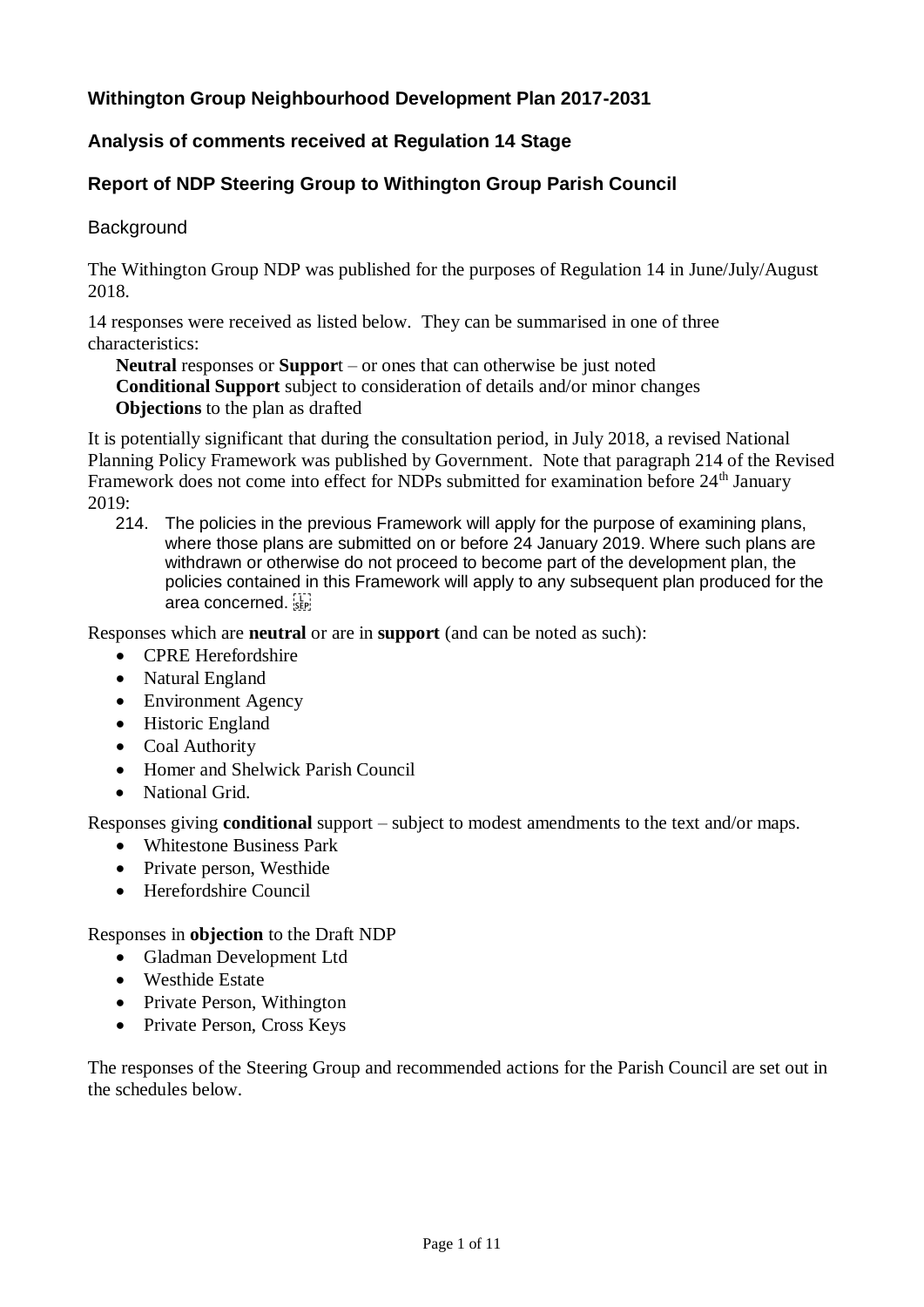|    |                          | Schedule 1 - Summary of Responses to Regulation 14 Consultation                                                                                                                                                                                                                                                                                                                                                                                                                                                                                                    |                                                                                                                                                                                                                                                                                                     |                                                                                                                                                                                                                                                                                  |  |  |
|----|--------------------------|--------------------------------------------------------------------------------------------------------------------------------------------------------------------------------------------------------------------------------------------------------------------------------------------------------------------------------------------------------------------------------------------------------------------------------------------------------------------------------------------------------------------------------------------------------------------|-----------------------------------------------------------------------------------------------------------------------------------------------------------------------------------------------------------------------------------------------------------------------------------------------------|----------------------------------------------------------------------------------------------------------------------------------------------------------------------------------------------------------------------------------------------------------------------------------|--|--|
|    | <b>Respondent</b>        | <b>Summary of Response</b>                                                                                                                                                                                                                                                                                                                                                                                                                                                                                                                                         | <b>Issues</b>                                                                                                                                                                                                                                                                                       | Recommended<br>response                                                                                                                                                                                                                                                          |  |  |
| 01 | <b>CPRE</b>              | Standard response<br>suggesting careful<br>consideration of the<br>following issues:<br>1. Large scale economic<br>activities<br>2. Conserving Landscape<br>Character                                                                                                                                                                                                                                                                                                                                                                                              | In the response these<br>issues are detailed<br>further. The question<br>posed is whether the<br>Draft NDP policies<br>address these issues<br>adequately given the<br>constraints of the<br>NPPF, the<br><b>Herefordshire Core</b><br>Strategy (HCS), and<br>the nature of the NDP<br>area itself. | Note that these<br>issues are specifically<br>addressed in the NDP<br>as drafted. Given the<br>standard nature of the<br>response, and the<br>detailed policies<br>covering issues in<br>both the HCS and the<br>NDP it is<br>recommended that<br>no further changes<br>are made |  |  |
| 02 | Natural<br>England       | Neutral response<br>concluding with: "Having<br>looked at the policies in<br>the plan we do not wish to<br>make specific comments".                                                                                                                                                                                                                                                                                                                                                                                                                                | Noted                                                                                                                                                                                                                                                                                               | <b>Noted</b>                                                                                                                                                                                                                                                                     |  |  |
| 03 | Herefordshire<br>Council | General comment thus:<br>"Overall the plan is a well<br>written and well<br>researched plan. It is<br>clear to see that the<br>policies have taken into<br>account the views of the<br>local community and have<br>carried out various<br>consultations. It is clear<br>that the plan takes a<br>positive approach towards<br>identifying settlement<br>boundaries and allocation<br>of housing in line with the<br>Core Strategy".<br>The response then gives a<br>commentary on each<br>policy to confirm whether<br>or not it is in conformity<br>with the HCS. | General support                                                                                                                                                                                                                                                                                     | Support welcomed<br>and noted                                                                                                                                                                                                                                                    |  |  |
|    |                          | $P1$ – in general conformity<br>P2 - in general conformity                                                                                                                                                                                                                                                                                                                                                                                                                                                                                                         | <b>Noted</b><br>Noted                                                                                                                                                                                                                                                                               | Support welcomed<br>and noted.                                                                                                                                                                                                                                                   |  |  |
|    |                          | P3 – object to restricting<br>infill developments to "one<br>or two" houses. Suggested<br>alternative: "small-scale<br>infill sites"                                                                                                                                                                                                                                                                                                                                                                                                                               | This specific policy<br>applies only to<br><b>Westhide and Preston</b><br>Wynne - settlements<br>which have no<br><b>Settlement Boundaries</b><br>at present. It is in the<br>character of these<br>small settlements that                                                                          | Policy $P3 -$ given the<br>very limited<br>application of this<br>restriction, and the<br>character of the two<br>small settlements, the<br>limitation of up to two<br>dwellings seems<br>reasonable.                                                                            |  |  |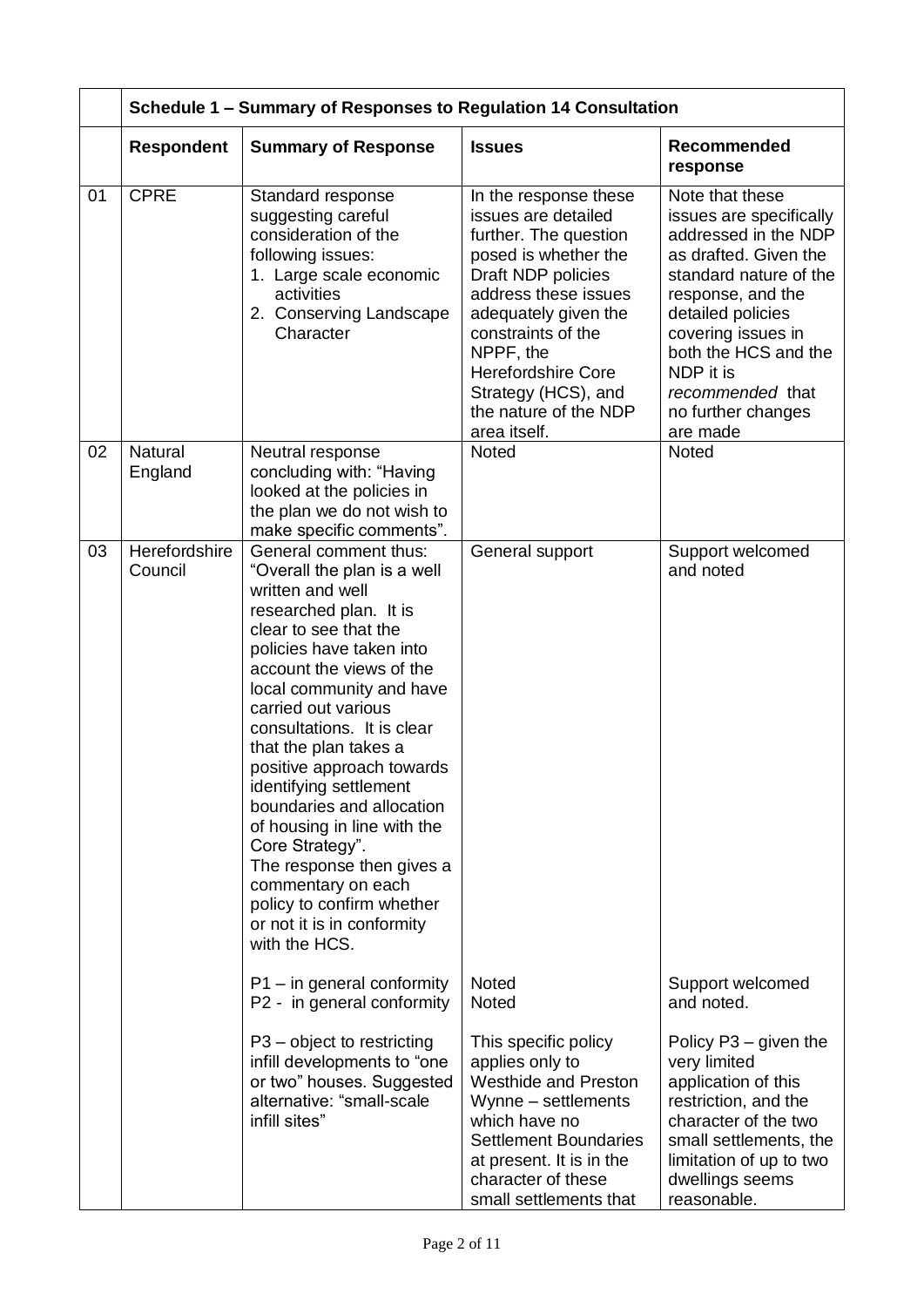|  |                                                                                                                                                                                                      | multiple developments<br>on one restricted site<br>would be out of<br>character. The policy,<br>as drafted, is therefore<br>of very limited<br>application and does<br>not apply as a general<br>principle through the<br>whole NDP.                             | However, in the light<br>of the objection and<br>to add some further<br>flexibility changing<br>"one or two" to "no<br>more than three" is<br>recommended. In all<br>other respects the<br>policy should be<br>retained as drafted.                                                                                                                                                    |
|--|------------------------------------------------------------------------------------------------------------------------------------------------------------------------------------------------------|------------------------------------------------------------------------------------------------------------------------------------------------------------------------------------------------------------------------------------------------------------------|----------------------------------------------------------------------------------------------------------------------------------------------------------------------------------------------------------------------------------------------------------------------------------------------------------------------------------------------------------------------------------------|
|  | $P4$ – concern that the<br>policy may be difficult to<br>interpret and enforce in<br>practice.                                                                                                       | The concern appears to<br>be one of interpretation<br>of the policy rather than<br>one of general<br>conformity. The<br>concern relates<br>specifically to criterion<br>d of the policy which<br>seeks to prevent street<br>scenes being<br>dominated by garages | The purpose of<br>criterion d is to<br>ensure a residential<br>character to the<br>appearance of new<br>housing<br>developments such<br>that the street scene<br>is not dominated by<br>garages. This seems<br>entirely appropriate<br>given the character of<br>the settlements within<br>the NDP area<br>anyway. It is<br>recommended that<br>criterion d is retained<br>as drafted. |
|  | Policies P5 to P16<br>inclusive - in general<br>conformity                                                                                                                                           | <b>Noted</b>                                                                                                                                                                                                                                                     | Support welcomed<br>and noted                                                                                                                                                                                                                                                                                                                                                          |
|  | Policy P17 - reference<br>should be made to the<br>sequential tests set out in<br>the NPPF and regard<br>should be had to the<br><b>Strategic Flood Risk</b><br>Assessment for<br>Herefordshire 2009 | Noted                                                                                                                                                                                                                                                            | Recommended that<br>suitable references<br>be added in the text<br>in the form of new<br>paragraph 4.41                                                                                                                                                                                                                                                                                |
|  | <b>Herefordshire Council</b><br><b>Highways and Transport</b><br>Team                                                                                                                                | Policy P7 should<br>include reference to<br>cycle access                                                                                                                                                                                                         | Agreed - criterion f<br>added to Policy P16<br>relating specifically to<br>improvements to<br>cycle access                                                                                                                                                                                                                                                                             |
|  |                                                                                                                                                                                                      | Policy P16 - would like<br>reference to be made<br>to encouraging "Active<br>travel measures"                                                                                                                                                                    | Agreed - text added<br>to paragraph 4.28<br>accordingly                                                                                                                                                                                                                                                                                                                                |
|  | <b>Herefordshire Council</b><br><b>Environmental Health</b><br>Team                                                                                                                                  | Policy P4 - suggest<br>adding a further<br>criterion: "h The<br>amenity of new                                                                                                                                                                                   | Adding this criterion<br>into the Draft NDP at<br>this stage will bring<br>the NDP into line with                                                                                                                                                                                                                                                                                      |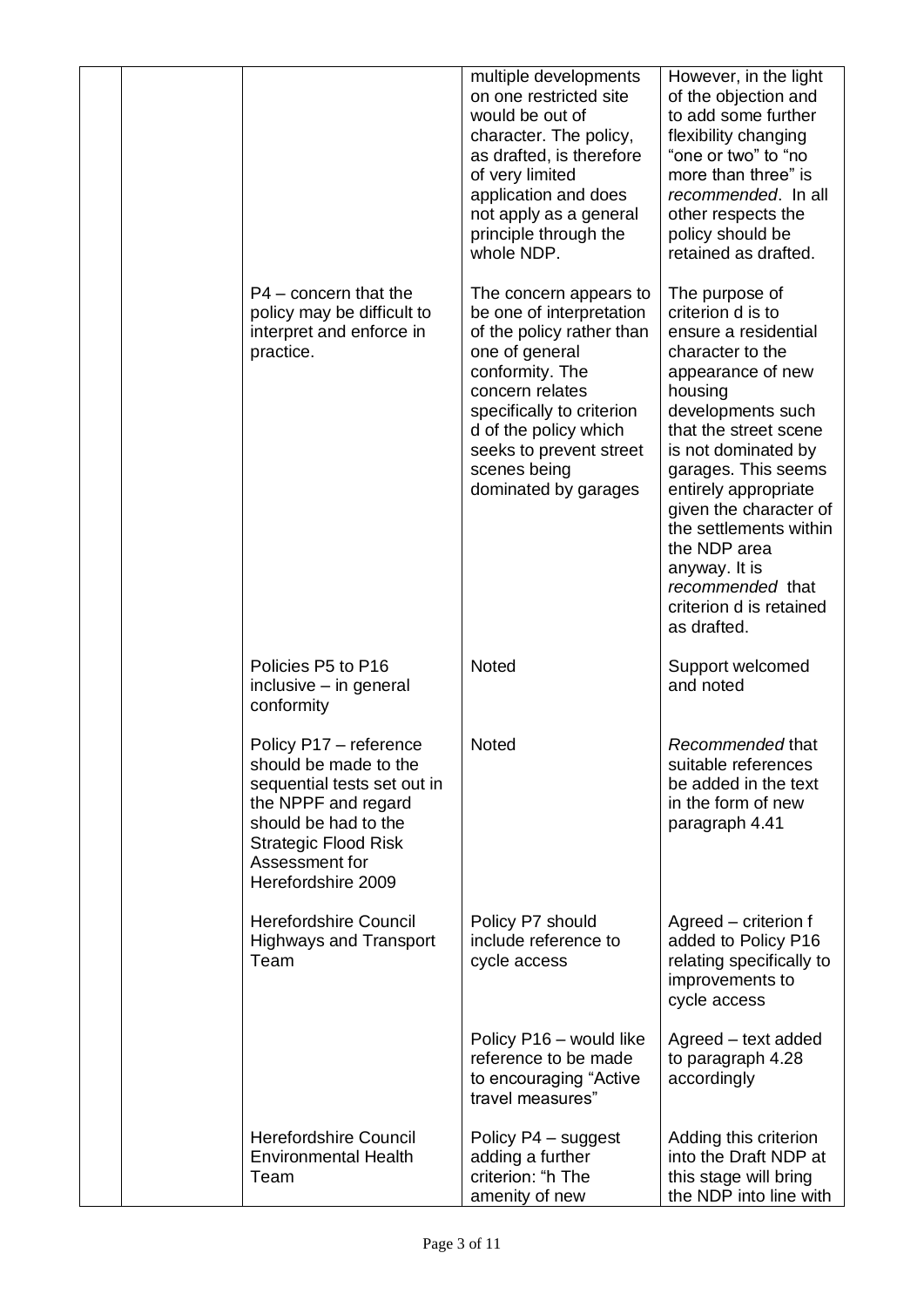|    |                                                    | Air, Land and Water                                                                                                                                                                                                                                                                                                 | residential occupiers<br>should not be adversely<br>affected by existing<br>agricultural or<br>commercial activity".<br>This suggested<br>additional criterion<br>effectively anticipates<br>the application of the<br>revised NPPF<br>published in July 2018,<br>paragraph 182.<br>No specific sites are                                                                                                                                                                                                                                                                                                                                                                                                                                                                                      | emerging national<br>policy.<br>Recommend that<br>criterion h) is added<br>as suggested.<br>Noted                                                                                                                                                                                                                                                                                                                                                                                                                                                                                                                                                                                                                                |
|----|----------------------------------------------------|---------------------------------------------------------------------------------------------------------------------------------------------------------------------------------------------------------------------------------------------------------------------------------------------------------------------|------------------------------------------------------------------------------------------------------------------------------------------------------------------------------------------------------------------------------------------------------------------------------------------------------------------------------------------------------------------------------------------------------------------------------------------------------------------------------------------------------------------------------------------------------------------------------------------------------------------------------------------------------------------------------------------------------------------------------------------------------------------------------------------------|----------------------------------------------------------------------------------------------------------------------------------------------------------------------------------------------------------------------------------------------------------------------------------------------------------------------------------------------------------------------------------------------------------------------------------------------------------------------------------------------------------------------------------------------------------------------------------------------------------------------------------------------------------------------------------------------------------------------------------|
|    |                                                    | <b>Protection Team</b>                                                                                                                                                                                                                                                                                              | identified that and<br>hence unable to<br>provide comment with<br>regard to potential<br>contamination                                                                                                                                                                                                                                                                                                                                                                                                                                                                                                                                                                                                                                                                                         |                                                                                                                                                                                                                                                                                                                                                                                                                                                                                                                                                                                                                                                                                                                                  |
| 04 | Private<br>Person, Cross<br>Keys                   | <b>Private Person, Cross</b><br>Keys<br>offers support for<br>Objective 1, and<br>paragraphs 4.1 and 4.3.<br>Additionally, Private<br>Person, Cross Keys also<br>seeks an extension to the<br>proposed Settlement<br>Boundary of Withington<br>Marsh to enclose the<br>paddock at the rear of the<br>Cross Keys PH. | Whilst the support for<br>the paragraphs<br>identified and objective<br>1 is welcomed and<br>noted, the main thrust<br>of the response is to<br>seek an effective<br>release from Open<br>Countryside policies of<br>an area of land at the<br>rear of the public<br>house. The site was<br>subject to a planning<br>application for 8 houses<br>in August 2018 and is<br>thus perceived as being<br>capable of significant<br>new development. (At<br>the time of drafting this<br>report the outcome of<br>the planning application<br>is unknown). The part of<br>the site with a frontage<br>directly onto the A465<br>is within the proposed<br><b>Settlement Boundary</b><br>anyway. Part of the site<br>at the rear also has a<br>frontage to The<br>Stallange (an adopted<br>highway). | Support for the<br>Objective and<br>paragraphs<br>welcomed and noted.<br>Recommend that<br>consideration be<br>given to a modest<br>extension to the Draft<br>Settlement Boundary<br>to allow for small<br>scale frontage<br>development onto<br>The Stallange – but<br>not the whole site as<br>suggested in the<br>objection because<br>this part of the<br>proposed settlement<br>boundary extension<br>would have no<br>highway frontage and<br>could only be<br>developed by either a<br>form of "backland"<br>development, or by<br>cresting a new road<br>into the rear of the<br>houses fronting the<br>A465 - which would<br>be entirely out of<br>keeping with the<br>existing character of<br><b>Withington Marsh</b> |
| 05 | Holmer and<br><b>Shelwick</b><br>Parish<br>Council | Unanimous support                                                                                                                                                                                                                                                                                                   | Noted                                                                                                                                                                                                                                                                                                                                                                                                                                                                                                                                                                                                                                                                                                                                                                                          | Welcomed and noted                                                                                                                                                                                                                                                                                                                                                                                                                                                                                                                                                                                                                                                                                                               |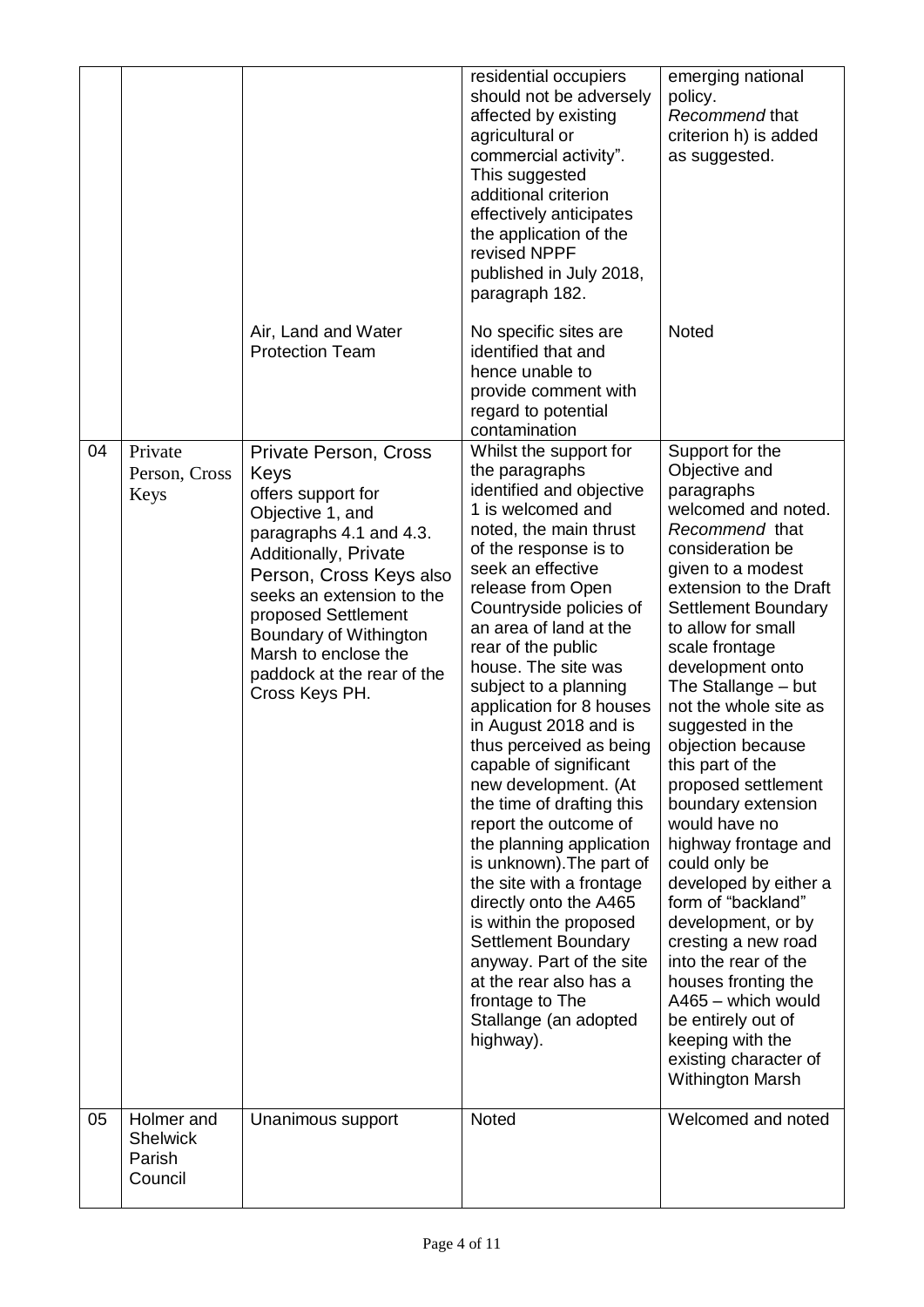| 06 | Whitestone<br><b>Business</b><br>Park | Object to the description<br>"Care Home" in Policy P1<br>for the approved<br>development of land north<br>of Whitestone Business<br>Park.                                                                    | The objector suggests<br>that this objection can<br>be overcome with an<br>amendment to the<br>wording of the policy to<br>reflect the nature of the<br>permission as granted.                                                                                                                                                              | Outline planning<br>permission for the site<br>was granted in June<br>2016, Herefordshire<br>Council reference<br>152042, for a<br>"proposed Extra Care<br>Development".<br>Recommend that the<br>wording of policy P1 b<br>be amended<br>accordingly.                                                                                                                                                                                                                                                                                                                                                                                                                                                                                                                                                                |
|----|---------------------------------------|--------------------------------------------------------------------------------------------------------------------------------------------------------------------------------------------------------------|---------------------------------------------------------------------------------------------------------------------------------------------------------------------------------------------------------------------------------------------------------------------------------------------------------------------------------------------|-----------------------------------------------------------------------------------------------------------------------------------------------------------------------------------------------------------------------------------------------------------------------------------------------------------------------------------------------------------------------------------------------------------------------------------------------------------------------------------------------------------------------------------------------------------------------------------------------------------------------------------------------------------------------------------------------------------------------------------------------------------------------------------------------------------------------|
| 07 | Environment<br>Agency                 | Chose not to offer a<br>"bespoke comment at this<br>time" on the plan. Should<br>any specific and significant<br>new site be proposed for<br>development then further<br>consultation is<br>recommended.     | <b>Noted</b>                                                                                                                                                                                                                                                                                                                                | Noted                                                                                                                                                                                                                                                                                                                                                                                                                                                                                                                                                                                                                                                                                                                                                                                                                 |
| 08 | Westhide<br><b>Estate</b>             | Objects to the draft<br>Settlement Boundary for<br>Westhide and wishes it to<br>be altered to include an<br>area of "largely derelict<br>dairy yard" immediately to<br>the west of the proposed<br>boundary. | As land in former<br>agricultural use the site<br>falls outside the<br>definition of "Previously<br>Developed Land" in the<br>NPPF. Consequently<br>this objection is seeking<br>the release of a<br>"Greenfield" site for<br>development on a site<br>that would create a<br>significant extension to<br>the Draft Settlement<br>Boundary. | There is no<br>overarching need for<br>further land releases<br>in Westhide,<br>especially land of this<br>scale which would<br>amount to a very<br>significant increase in<br>the area of the Draft<br>Settlement Boundary.<br>If developed most of<br>the site would<br>effectively be<br>"backland"<br>development unless<br>a new road were<br>developed into the<br>site. Such forms of<br>development would<br>be entirely out of<br>keeping with the<br>character of<br>Westhide.<br>Consideration could,<br>however, be given to<br>a modest extension<br>westward of the<br>Settlement Boundary<br>to allow for frontage<br>development<br>immediately to the<br>west of Townsend<br>Farmhouse.<br>Recommend that a<br>minor adjustment to<br>the Settlement<br>Boundary be made to<br>add a small length of |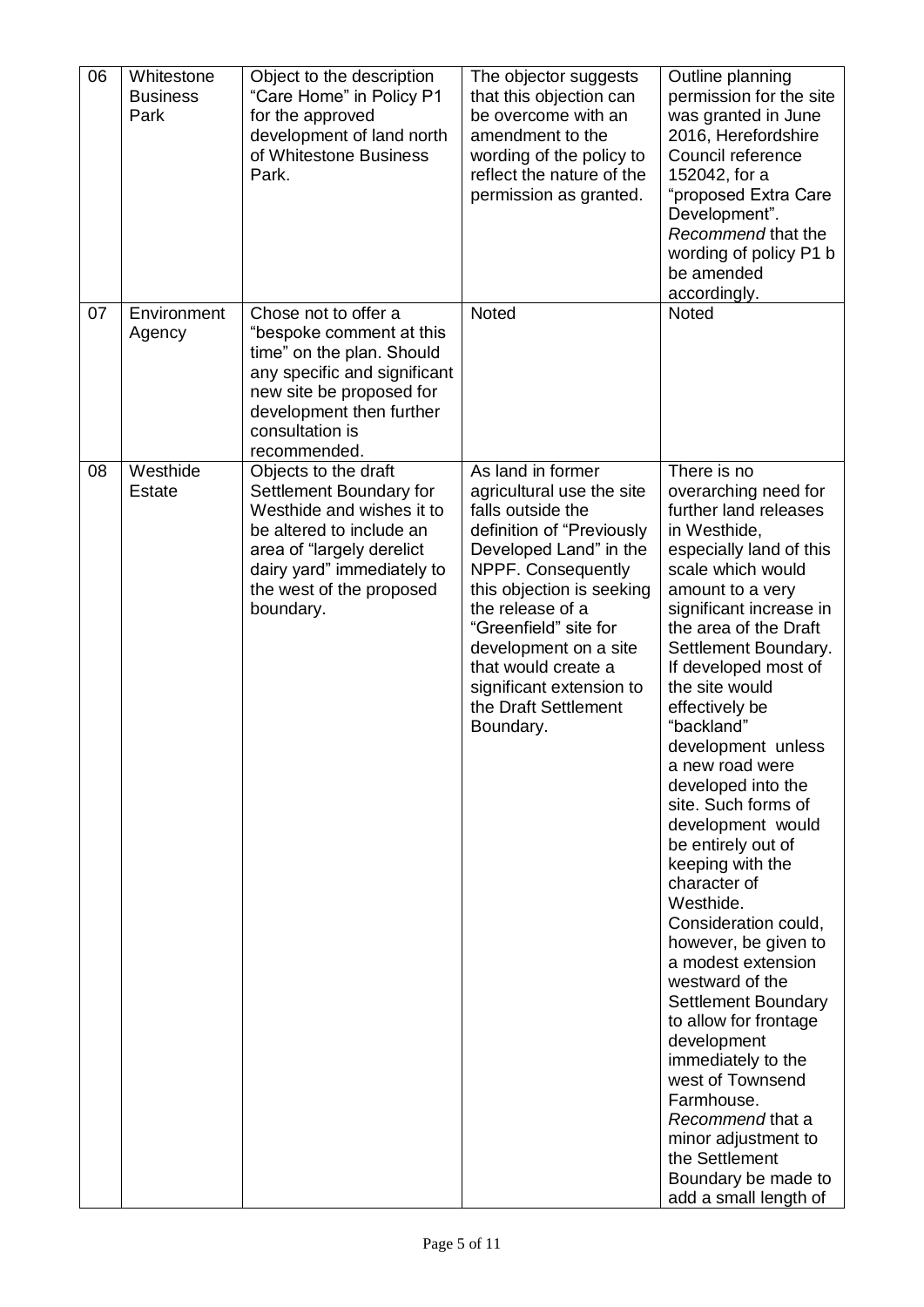|    |                            |                                                                                                                                                                                                                                                                                                                    |                                                                                                                                                                                                                                                                                                                                                                                                                                                                 | frontage across the<br>front of the objection<br>site.                                                                                                                                                                                                                                                                                                                                                                                     |
|----|----------------------------|--------------------------------------------------------------------------------------------------------------------------------------------------------------------------------------------------------------------------------------------------------------------------------------------------------------------|-----------------------------------------------------------------------------------------------------------------------------------------------------------------------------------------------------------------------------------------------------------------------------------------------------------------------------------------------------------------------------------------------------------------------------------------------------------------|--------------------------------------------------------------------------------------------------------------------------------------------------------------------------------------------------------------------------------------------------------------------------------------------------------------------------------------------------------------------------------------------------------------------------------------------|
| 09 | <b>Historic</b><br>England | "Overall we feel that [the<br>NDP] is a well-considered,<br>concise and fit for purpose<br>Plan constituting a positive<br>example of community led<br>planning."                                                                                                                                                  | Welcomed and noted                                                                                                                                                                                                                                                                                                                                                                                                                                              | Welcomed and noted                                                                                                                                                                                                                                                                                                                                                                                                                         |
| 10 | National Grid              | No concerns raised                                                                                                                                                                                                                                                                                                 | Noted                                                                                                                                                                                                                                                                                                                                                                                                                                                           | Noted                                                                                                                                                                                                                                                                                                                                                                                                                                      |
| 11 | Gladmans                   | The objection commences<br>with a long introduction<br>detailing aspects of<br>National Planning Policy,<br>culminating in a request<br>that the objector should be<br>contacted to take the plan<br>forward.<br>Policy P1 - object to the<br>inclusion of<br>unimplemented planning<br>permissions as allocations | Taken together the<br>objection amounts to<br>an objection to an NDP<br>that has not been<br>drafted by the objector!<br>The suggested<br>changes would amount<br>to relying solely on the<br>NPPF for all future<br>planning guidance,<br>without reference to the<br><b>Herefordshire Core</b><br>Strategy or any local<br>circumstances<br>(including the outcome<br>of local consultation<br>and participation in the<br>preparation of the Draft<br>Plan). | Policy P1 - The<br>outstanding<br>permissions exist and<br>could be implemented<br>at any time $-$ it is<br>entirely sensible that<br>they be included in all<br>considerations of<br>housing land supply,<br>especially in the light<br>of the oversupply of<br>land for housing in<br>the NDP area. This<br>could be made<br>clearer by more<br>supporting<br>information of the<br>options considered in<br>drawing up the Daft<br>NDP. |
|    |                            | Policies P2 and P3 -<br>object to the use of<br><b>Settlement Boundaries</b>                                                                                                                                                                                                                                       |                                                                                                                                                                                                                                                                                                                                                                                                                                                                 | Policy $P2$ – the use of<br>Settlement<br>Boundaries is a tried<br>and tested planning<br>technique suitable for<br>rural area such as<br>Herefordshire. Their<br>use in the NDP is<br>entirely consistent<br>with the Core<br>Strategy                                                                                                                                                                                                    |
|    |                            | Policy P4 – object to<br>detailed policies for Local<br>Distinctiveness and<br>Design.                                                                                                                                                                                                                             |                                                                                                                                                                                                                                                                                                                                                                                                                                                                 | Policy $P4 - a$ specific<br>role of NDPs is to put<br>"local colour" into<br>design policies – and<br>that is exactly what<br>Policy P4 does in the                                                                                                                                                                                                                                                                                        |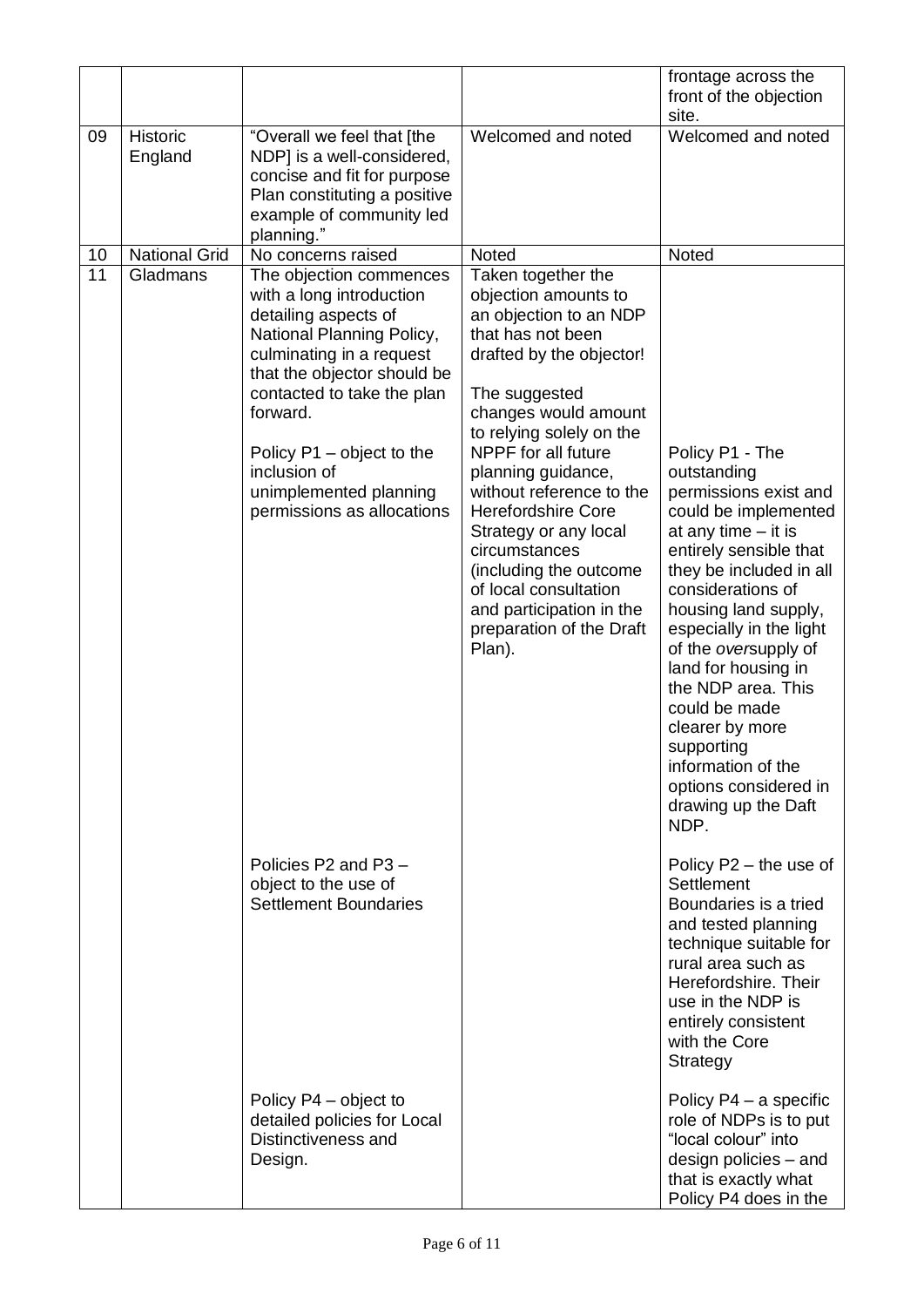|    |                    | Policy P6 – object to the<br>identification of Green<br>Spaces.<br>Policy P8 object to the<br>policy for Conserving<br><b>Historic Character</b> |       | light of local<br>circumstances and<br>character.<br>The NPPF makes<br>specific provision for<br>"Local Green Spaces"<br>as does the Core<br>Strategy. The<br>principle is therefore<br>entirely sound - albeit<br>what is lacking is<br>further commentary in<br>the NDP (and/or<br>associated papers) to<br>explain the rationale<br>behind the choice and<br>extent of Local Green<br>Spaces.<br>Relying on national<br>planning policies<br>alone is fine for                                                                                     |
|----|--------------------|--------------------------------------------------------------------------------------------------------------------------------------------------|-------|-------------------------------------------------------------------------------------------------------------------------------------------------------------------------------------------------------------------------------------------------------------------------------------------------------------------------------------------------------------------------------------------------------------------------------------------------------------------------------------------------------------------------------------------------------|
|    |                    |                                                                                                                                                  |       | general principles -<br>this policy is quite<br>specific in how those<br>policies can be<br>applied in the NDP<br>area.<br>Recommend - Overall<br>these objections are<br>not adequate to<br>justify amending the<br>policies - but further<br>explanation of the<br>process by which<br>they were derived<br>could be made<br>explicit by publishing<br><b>Background Papers</b><br>on both housing land<br>options and on the<br>selection and<br>assessment of Green<br>Spaces with<br>appropriate<br>references added in<br>the text of the Plan. |
| 12 | Private<br>person, | Supports policy P6 on<br>Green Spaces, with                                                                                                      | Noted | Recommend<br>amending the                                                                                                                                                                                                                                                                                                                                                                                                                                                                                                                             |
|    | Westhide           | particular regard to the<br>one in Westhide, but<br>suggests minor<br>amendment to the detailed<br>wording of paragraph 4.26                     |       | wording of paragraph<br>4.26 accordingly.                                                                                                                                                                                                                                                                                                                                                                                                                                                                                                             |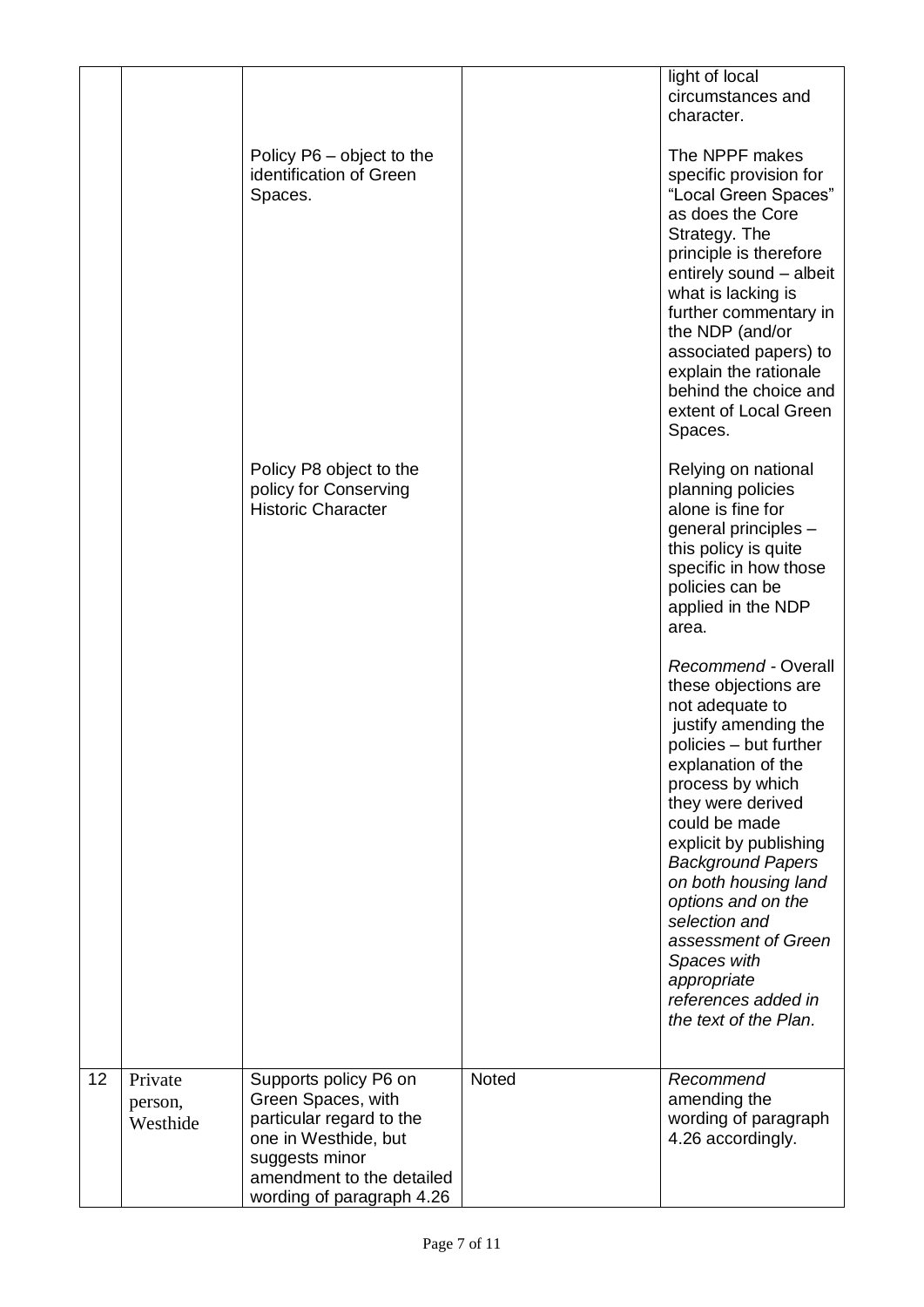|    |                                  | to clarify its location.                                                                                                                                                                                                                                                                                                                                                                                                                                |                                                                                                                                                                                                                                                                                                                                                                                                                                                                                                                                                                                                                                                                                                                                                                                                                                                                                                                                                                                                                                                                                                                                                                                                                       |                                                                                                                                                                                                                                                                                                                                                                                                                                                                                                                                         |
|----|----------------------------------|---------------------------------------------------------------------------------------------------------------------------------------------------------------------------------------------------------------------------------------------------------------------------------------------------------------------------------------------------------------------------------------------------------------------------------------------------------|-----------------------------------------------------------------------------------------------------------------------------------------------------------------------------------------------------------------------------------------------------------------------------------------------------------------------------------------------------------------------------------------------------------------------------------------------------------------------------------------------------------------------------------------------------------------------------------------------------------------------------------------------------------------------------------------------------------------------------------------------------------------------------------------------------------------------------------------------------------------------------------------------------------------------------------------------------------------------------------------------------------------------------------------------------------------------------------------------------------------------------------------------------------------------------------------------------------------------|-----------------------------------------------------------------------------------------------------------------------------------------------------------------------------------------------------------------------------------------------------------------------------------------------------------------------------------------------------------------------------------------------------------------------------------------------------------------------------------------------------------------------------------------|
|    |                                  | Policy P3 Westhide<br>settlement boundary and<br>Policy P12 Employment                                                                                                                                                                                                                                                                                                                                                                                  | Suggests minor<br>amendment to the Draft<br>Settlement Boundary in<br>the vicinity of St<br>Bartholomew's Church,<br>a grade I listed building.                                                                                                                                                                                                                                                                                                                                                                                                                                                                                                                                                                                                                                                                                                                                                                                                                                                                                                                                                                                                                                                                       | Point noted:<br>Recommend-making<br>minor adjustment to<br>the boundary<br>accordingly.                                                                                                                                                                                                                                                                                                                                                                                                                                                 |
| 13 | Private<br>Person,<br>Withington | This objection is very<br>detailed and lengthy but,<br>on close analysis, focuses<br>in on just one site: the<br>objector's land between<br>the main body of<br>Withington and Duke<br>Street - known locally as<br>"The Mintons". The<br>objection could be<br>overcome by removing the<br>allocation of the site as a<br>Local Green Space and<br>amending the Settlement<br>Boundary to include it<br>within the developable<br>area of the village. | The first issue to<br>consider is whether<br>there is an adequate<br>supply of land for<br>housing in the NDP. As<br>part of the preparation<br>for the NDP a<br>consultation took place<br>locally on 13 potential<br>new sites for housing<br>development including<br>this site. There was a<br>consistent and high<br>level of local opposition<br>to development of this<br>site and, subsequently,<br>advice from<br><b>Herefordshire Council</b><br>on housing land supply<br>confirmed the current<br>oversupply of land for<br>housing in the NDP<br>area. Thus, with regard<br>to housing land supply<br>alone, this site is not<br>required.<br>The second issue is the<br>nature of the site itself.<br>It is "greenfield" land<br>and thus on any<br>sequential test is not<br>one that would expect<br>to be brought forward<br>for development.<br>Looking at the more<br>specific characteristics<br>of the site, it occupies<br>and creates a locally<br>significant green space<br>between Duke Street<br>and the main body of<br>Withington, and is a<br>significant element in<br>the setting of the listed<br>church and<br>conservation area. It is<br>therefore not an<br>appropriate site for | In terms of housing<br>land supply there is<br>no need for this land<br>to come forward as<br>land for housing.<br>In terms of its specific<br>characteristics it is<br>"Greenfield" land and<br>within the setting of<br>heritage assets;<br>namely the church<br>and conservation<br>area.<br>It is an area greatly<br>valued by the local<br>community as a<br>Green Space and<br>meets all the criteria<br>for Local Green<br>Space as set out in<br>the NPPF both in its<br>original (2012) form<br>and as revised (July<br>2018). |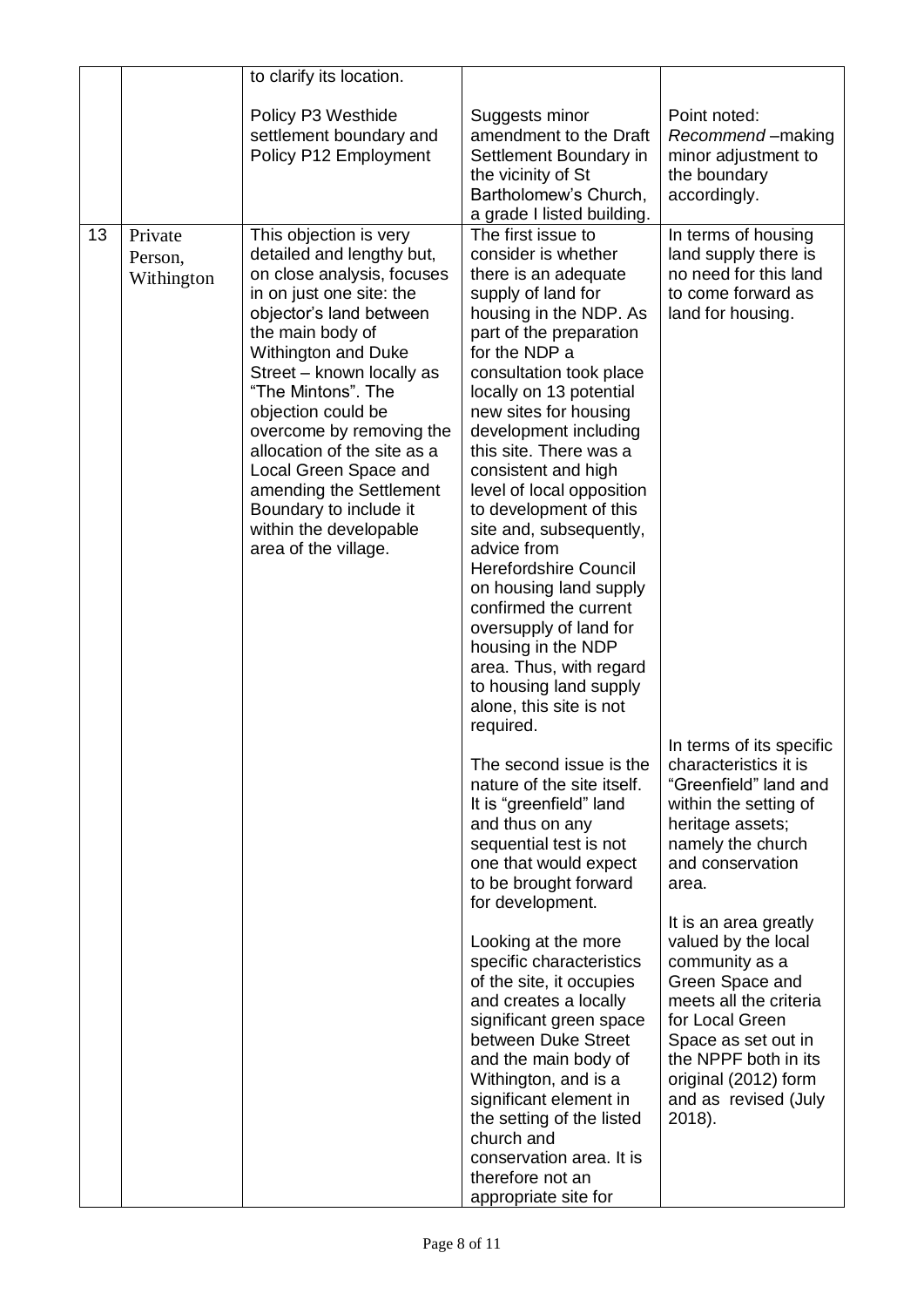|    |                       |                      | development in terms<br>of its specific<br>characteristics.                                                                                                                                                                                                   |                                                                                                                                                                                                                                                                                                                               |
|----|-----------------------|----------------------|---------------------------------------------------------------------------------------------------------------------------------------------------------------------------------------------------------------------------------------------------------------|-------------------------------------------------------------------------------------------------------------------------------------------------------------------------------------------------------------------------------------------------------------------------------------------------------------------------------|
|    |                       |                      | Finally, there is the<br>question of community<br>involvement. When the<br>13 potential sites were<br>looked at this one<br>generated the most<br>objection, and did so<br>again at the open days<br>in January 2018 before<br>the Draft NDP was<br>drawn up. | The report on<br>consultation will<br>demonstrate that this<br>site has proved of<br>great importance to<br>the local community                                                                                                                                                                                               |
|    |                       |                      |                                                                                                                                                                                                                                                               | It is arguable that the<br>justification for the<br><b>Local Green Spaces</b><br>has not been made<br>specific, and the full<br>extent of the Options<br>considered for<br>housing land in<br>drawing up the NDP<br>has not been<br>published.                                                                                |
|    |                       |                      |                                                                                                                                                                                                                                                               | It is Recommended<br>that the designation<br>of the site as Local<br>Green Space be<br>retained and<br><b>Background Papers</b><br>on Land For Housing<br>and selection of Local<br>Green Spaces be<br>published to<br>accompany the<br>submitted plan, with<br>appropriate<br>references added into<br>the text of the plan. |
| 14 | The Coal<br>Authority | No specific comments | Noted                                                                                                                                                                                                                                                         | Noted                                                                                                                                                                                                                                                                                                                         |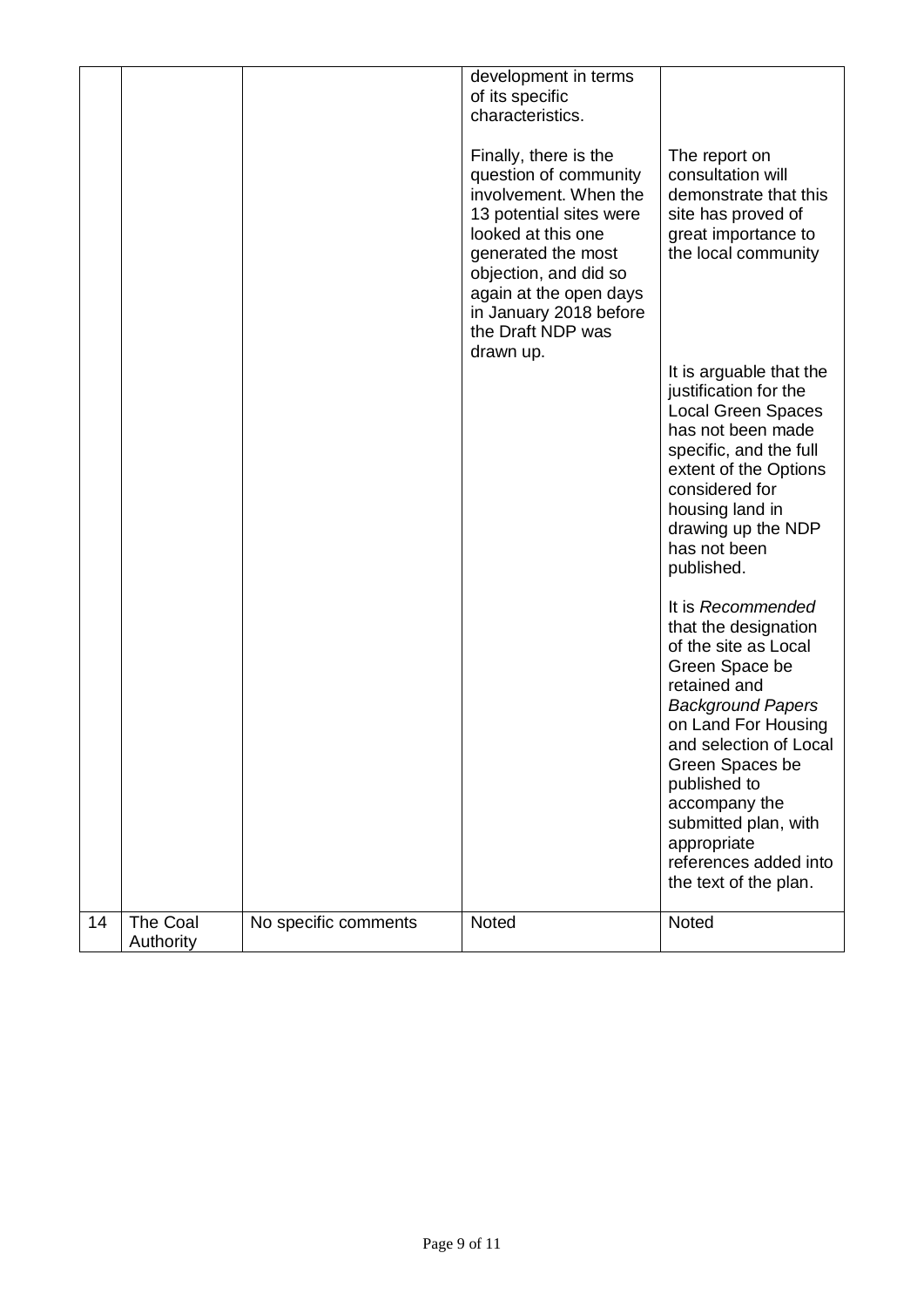|          | <b>Schedule 2 - Summary of Recommended Actions</b>     |                                                                                                                  |                                                                                                                                                                                                                                                                                                                                                                |  |
|----------|--------------------------------------------------------|------------------------------------------------------------------------------------------------------------------|----------------------------------------------------------------------------------------------------------------------------------------------------------------------------------------------------------------------------------------------------------------------------------------------------------------------------------------------------------------|--|
|          | <b>Respondent</b>                                      | <b>Object/Support/Neutral</b>                                                                                    | <b>Recommended Action</b>                                                                                                                                                                                                                                                                                                                                      |  |
| 01       | <b>CPRE</b>                                            | Support/Neutral                                                                                                  | Noted                                                                                                                                                                                                                                                                                                                                                          |  |
| 02       | <b>Natural England</b>                                 | Support/Neutral                                                                                                  | <b>Noted</b>                                                                                                                                                                                                                                                                                                                                                   |  |
| 03       | <b>Herefordshire Council</b>                           | Support + various minor<br>changes suggested                                                                     | Policy P3, minor change to allow for<br>"up to three" houses on infill sites.<br>Policy P4: retain as currently<br>drafted.<br>Policy P17 add suggested reference<br>to supporting text.<br>Minor amendments suggested by<br>transport team to be included.<br>Policy P4 (Environmental Health<br>Team comment) add criterion h to<br>the policy as suggested. |  |
| 04       | Private Person, Cross<br>Keys, Cross Keys PH           | Object – request extension<br>to Settlement Boundary<br>behind Cross Keys PH                                     | Meet the objection in part by<br>extending the Settlement Boundary<br>to include part of the frontage of the<br>site to The Stallange.                                                                                                                                                                                                                         |  |
| 05       | <b>Holmer and Shelwick</b><br>Parish Council           | Support                                                                                                          | Noted.                                                                                                                                                                                                                                                                                                                                                         |  |
| 06       | <b>Whitestone Business</b><br>Park                     | Object to Policy P1 by<br>virtue of the description of<br>approved development<br>site - amendment<br>suggested. | Accept objection - reword policy to<br>align with the description of the<br>approved development.                                                                                                                                                                                                                                                              |  |
| 07       | <b>Environment Agency</b>                              | Support/neutral                                                                                                  | Noted                                                                                                                                                                                                                                                                                                                                                          |  |
| 08       | <b>Westhide Estate</b>                                 | Object - seeks extension<br>of Settlement Boundary                                                               | Objection met in part by extending<br>the Settlement Boundary along the<br>site frontage.                                                                                                                                                                                                                                                                      |  |
| 09       | <b>Historic England</b>                                | Support                                                                                                          | Noted                                                                                                                                                                                                                                                                                                                                                          |  |
| 10       | <b>National Grid</b>                                   | <b>Neutral</b>                                                                                                   | Noted                                                                                                                                                                                                                                                                                                                                                          |  |
| 11       | Gladmans                                               | Object                                                                                                           | Objection not accepted - but further<br>explanation of policy choices be<br>made by publishing background<br>papers in respect of housing land<br>supply and selection of Local Green<br>Spaces.                                                                                                                                                               |  |
| 12       | Private person, Westhide                               | Support - but suggests<br>minor changes to<br>Settlement Boundary and<br>text.                                   | Accept suggested changes and<br>incorporate them into revised plan.                                                                                                                                                                                                                                                                                            |  |
| 13<br>14 | Private Person,<br>Withington<br><b>Coal Authority</b> | Object - seeks omission<br>of one Local Green Space<br>and amendment to<br><b>Settlement Boundary</b><br>Neutral | Objection not accepted - but further<br>explanation of policy choices be<br>made by publishing background<br>papers in respect of housing land<br>supply and selection of Local Green<br>Spaces.<br>Noted                                                                                                                                                      |  |
|          |                                                        |                                                                                                                  |                                                                                                                                                                                                                                                                                                                                                                |  |